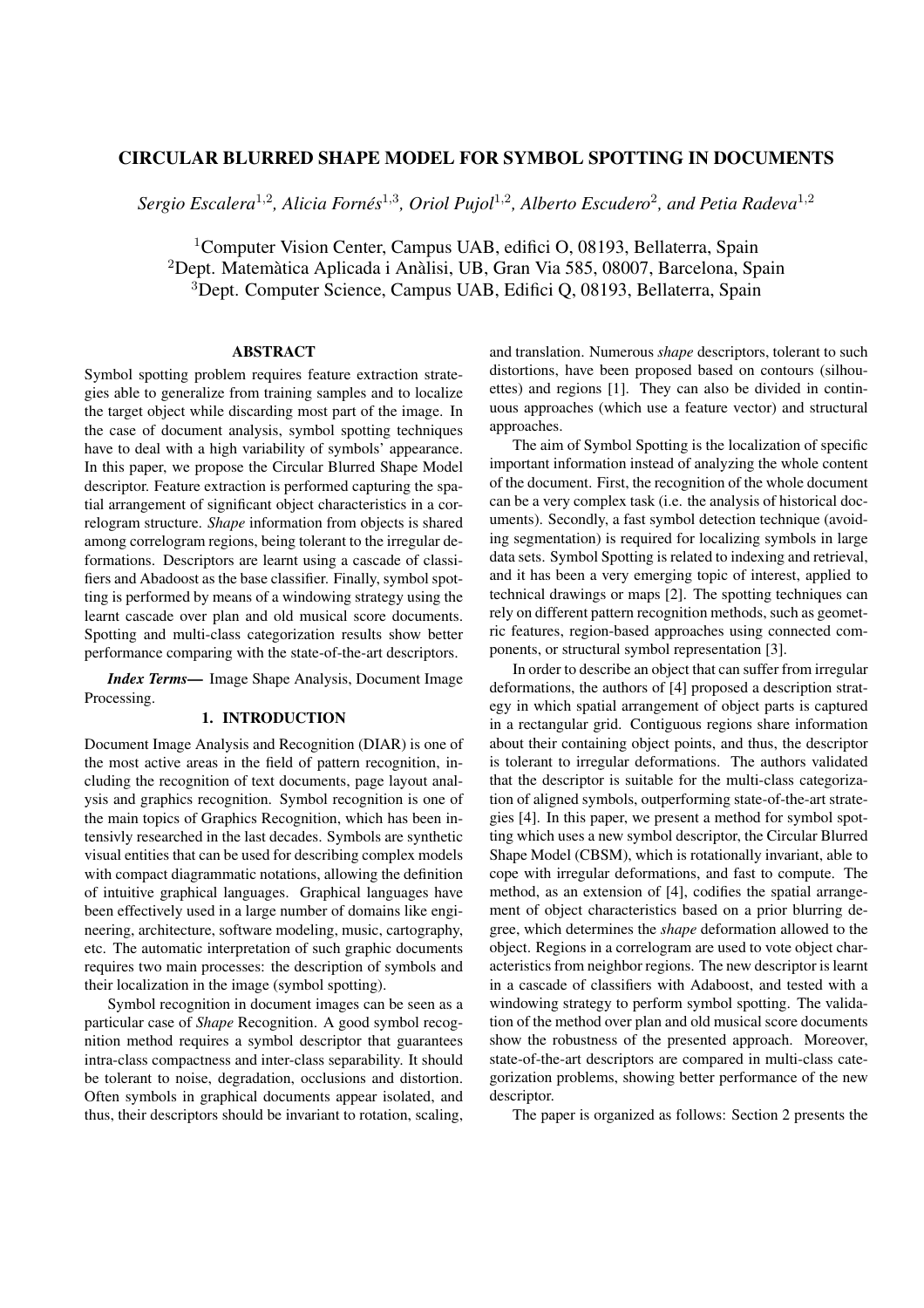rotationally invariant CBSM descriptor and its spotting extension. Experiments are presented in Section 3. Finally, Section 5 concludes the paper.

### 2. CIRCULAR BLURRED SHAPE MODEL SPOTTING

In this section, we present a circular formulation of the Blurred Shape Model descriptor (CBSM). By defining a correlogram structure from the center of the object region, spatial arrangement of object parts is shared among regions defined by circles and sections. The method also allows a rotationally invariant description, rotating the correlogram by the predominant region densities. We divide the description of the algorithm into three main steps: the definition of the correlogram parameters, the descriptor computation, and the rotationally invariant procedure. We include a fourth step to extend the CBSM methodology to solve symbol spotting problems.

**Correlogram definition:** Given a number of circles  $C$ , number of sections  $S$ , and an image region  $I$ , a correlogram  $B = \{b_{\{1,1\}},..,b_{\{C,S\}}\}\$ is defined as a radial distribution of sub-regions of the image, as shown in Figure 1(a) and (b). Each region  $b$  has centroid coordinates defined by  $b^*$ . Then, the regions around  $b$  are defined as the neighbors of  $b$ . Note that depending of the spatial location of the analyzed region, different number of neighbors can be defined (Fig. 1(c)).

Descriptor computation: In order to compute the descriptor, first, a pre-process of the input region  $I$  to obtain the shape features is required. Working with document images, relevant shape information can be obtained by means of a contour map (although based on the object properties we can define other initial properties). In this paper, we use a Canny edge detector procedure.

Given the object contour map, each point from the image belonging to a contour is taken into account in the description process (Fig. 1(d)). First of all, the distances from the contour point x to the centroids of its corresponding region and neighbor regions are computed. The inverse of these distances are computed and normalized by the sum of total distances. These values are then added to the corresponding positions of the descriptor vector  $\nu$ , including higher values to that positions corresponding to the nearest regions to  $\bf{x}$  (Figure 1(e) bottom). This makes the description tolerant to irregular deformations. Note that for a map of  $k$  relevant contour points, the computation of the descriptor just requires  $k$  simple operations.

At this point we have a description  $\nu$  for an input image I, where the length of  $\nu$ , defined by parameters C and S, defines the degree of spatial information taken into account in the description process. In Figure 2, a bat instance from the public MPEG7 data set [5] is described with different  $C \times S$  correlogram sizes. In the way that we increase the number of regions, the description becomes more local. Thus, an optimal parameters of C and S should be obtained for each particular problem (i.e. via cross-validation).

Rotationally invariant descriptor: In order to make the description rotationally invariant, a second step is included in the description process. We look for the main diagonal  $G_i$  of correlogram  $B$  with the highest density. This diagonal is then the reference to rotate the descriptor. The orientation of the rotational process, so that  $G_i$  is aligned with the x-axis, is that corresponding to the highest description density at both sides of  $G_i$ . This procedure is detailed in Algorithm 2. A visual result of the rotationally invariant process can be observed in Figure 2.

|  | Algorithm 1 Circular Blurred Shape Model Description Algorithm. |  |  |  |
|--|-----------------------------------------------------------------|--|--|--|
|--|-----------------------------------------------------------------|--|--|--|

**Require:** a binary image I, the number of circles C, and the number of sections S **Ensure:** descriptor vector  $\nu$ 

- **Define**  $d = R/C$  and  $g = S/360$ , where R is the radius of the correlogram, as the distance between consecutive circles and the degrees between consecutive sectors, respectively (Figure 1(a)).
- **Define**  $B = \{b_{\{1,1\}}, \ldots, b_{\{C,S\}}\}$  as the set of bins for the circular description of *I*, where  $b_{c,s}$  is the bin of *B* between distance  $[(c 1)d, cd)$  with respect to the origin of coordinates o, and between angles  $[(s - 1)g, sg)$  to the origin of coordinates  $o$  and  $x$ -axis (Figure 1(b)).

**Define**  $b_{\{c,s\}}^* = (d \sin \alpha, d \cos \alpha)$ , the centroid coordinates of bin  $b_{\{c,s\}}$ , where  $\alpha$  is the angle between the centroid and the x-axis, and  $B^*$  $\equiv$  ${b_{1,1}^*, \ldots, b_{C,S}}$  the set of centroids in B (Figure 1(e)).

**Define**  $X_{b_{\{c,s\}}} = \{b_1, ..., b_{cs}\}\$ as the sorted set of the elements in  $B^*$  so that  $d(b_{\{c,s\}}^*, \dot{b}_i^*) \leq d(b_{\{c,s\}}^*, b_j^*), i < j.$ 

**Define**  $N(b_{\{c,s\}})$  as the neighbor regions of  $b_{\{c,s\}}$ , defined by the initial elements of  $X_{b_{\set{c,s}}}$  :  $\overline{a}$ 

$$
N(b_{\{c,s\}}) \quad = \quad \left\{ \begin{array}{ll} X', |X'| = S+3 & \mbox{if} \;\; b_{\{c,s\}} \in IN \\ X', |X'| = 9 & \mbox{if} \;\; b_{\{c,s\}} \in MI \\ X', |X'| = 6 & \mbox{if} \;\; b_{\{c,s\}} \in EX \end{array} \right.
$$

being  $X'$  the first elements of X, and IN, MI, and EX, the inner, middle, and extern regions of  $B$ , respectively (Figure 1(c)). Note that different number of neighbor regions appears depending of the location of the region in the correlogram. We consider the own region as the first neighbor.

**Initialize**  $\nu_i = 0, i \in [1, ..., CS]$ , where the order of indexes in  $\nu$  are:<br>  $\nu = \{b_{\{1,1\}}, ..., b_{\{1,S\}}, b_{\{2,1\}}, ..., b_{\{2,S\}}, ..., b_{\{C,1\}}, ..., b_{\{C,S\}}\}$ <br>
for each point  $\mathbf{x} \in I, I(\mathbf{x}) = 1$  (Figure 1(d)) **do** for each  $b_{\{i,j\}} \in N(b_{\mathbf{x}})$  do  $d_{\{i,j\}} = d(\mathbf{x}, b_{\{i,j\}}) = ||\mathbf{x} - b_{\{i,j\}}^*||^2$ end for Update the probabilities vector  $\nu$  positions as follows (Figure 1(f)):  $\nu(b_{\{i,j\}}) = \nu(b_{\{i,j\}}) + \frac{1/d_{\{i,j\}}}{D_{\{i,j\}}},$  $D_{\{i,j\}} = \sum_{b_{\{m,n\}} \in N(b_{\{i,j\}})} \frac{1}{||\mathbf{x}-b_{\{m,n\}}^*||^2}$ end for Normalize the vector  $\nu$  as follows:<br>  $d' = \sum_{i=1}^{CS} \nu_i, \nu_i = \frac{\nu_i}{d'}, \forall i \in [1, ..., CS]$ 

Spotting CBSM extension: Once we have the rotationally invariant CBSM descriptor, we need to define two stages in order to design a symbol spotting methodology. A first stage should learn to distinguish among the target object and *background* (i.e. learning a binary classifier). A second stage should perform a search over the whole image using the learnt classifier in order to locate those regions containing the target object.

For the first step, we propose to learn a binary classifier using Adaboost [6] with a set of positive and negative object instances. Since we need to apply this classifier to a huge number of regions, the final detection time for an image is very expensive. In order to address this limitation, we learn the classifier using a cascade methodology [7]. Afterwards,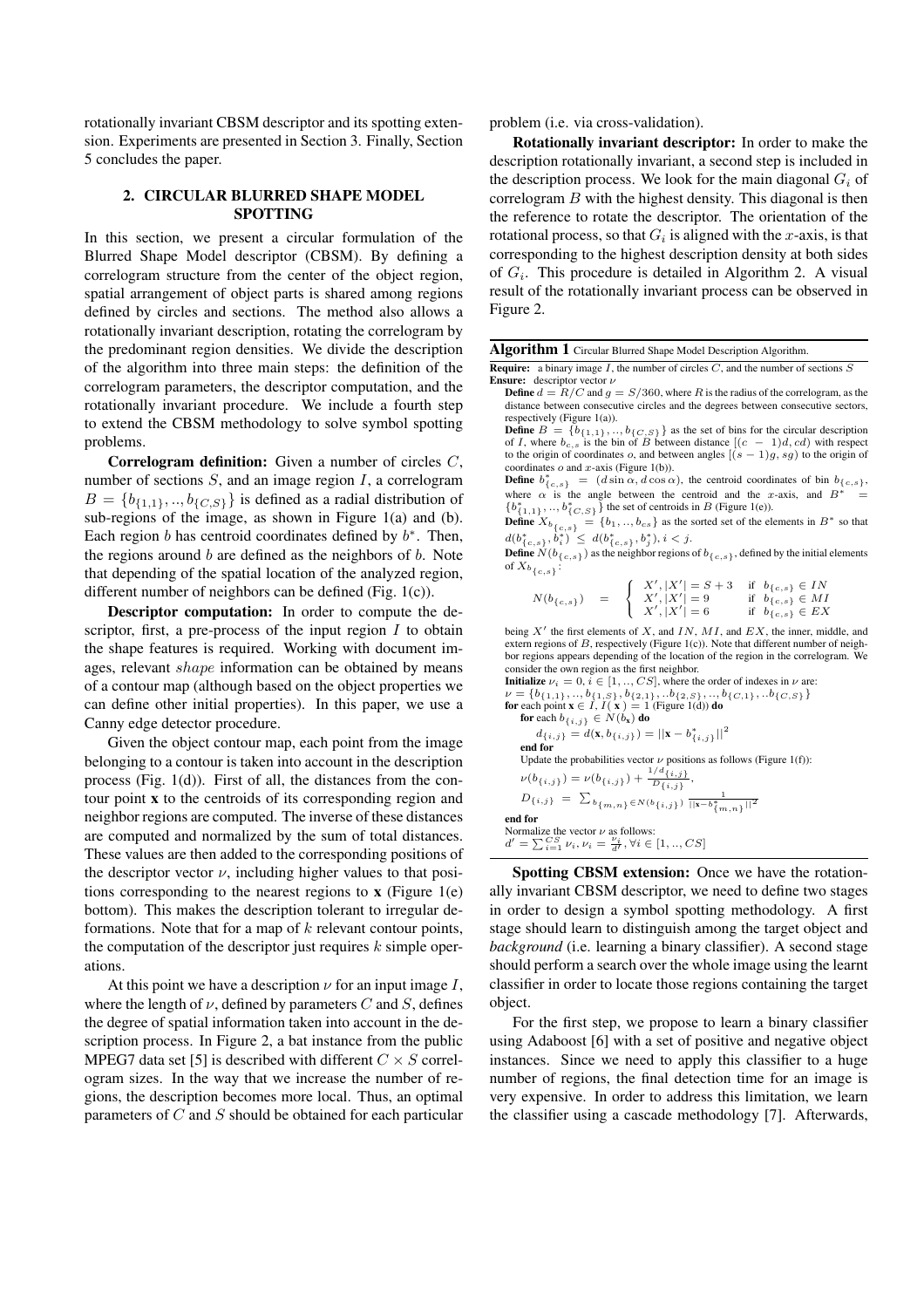

Fig. 1. (a) CBSM correlogram parameters, (b) regions distribution, (c) region neighbors, (d) object point analysis, (e) region centroid definition, and (e) descriptor vector update after point analysis.

**Algorithm 2** Rotationally invariant  $\nu$  description.

Require:  $\nu$ , S, C **Ensure:** Rotationally invariant descriptor vector  $\nu^{ROT}$ **Define**  $G = \{G_1, ..., G_{S/2}\}\$  the  $S/2$  diagonals of B, where  $G_i = \{ \nu(b_{\{1,i\}}), \ldots, \nu(b_{\{C,i\}}), \ldots, \nu(b_{\{1,i+S/2\}}), \ldots, \nu(b_{\{C,i+S/2\}}) \}$ Select  $G_i$  so that  $\sum_{j=1}^{2C} G_i(j) \ge \sum_{j=1}^{2C} G_k(j)$ ,  $\forall k \in [1, ..., S/2]$ **Define**  $L_G$  and  $R_G$  as the left and right areas of the selected  $G_i$  as follows: **Denne**  $L_G$  and  $R_G$  as the left and right areas of the selected  $G_i$  as follow<br>  $L_G = \sum_{j,k} \nu(b_{\{j,k\}}), j \in [1, ..., C], k \in [i+1, ..., i + S/2 - 1]$  $R_G = \sum_{j,k} \nu(b_{\{j,k\}}), j \in [1, ..., C], k \in [i + S/2 + 1, ..., i + S - 1]$ if  $L_G > R_G$  then B is rotated  $k = i + S/2 - 1$  positions to the left:  $\nu^{ROT} = \{\nu(b_{\{1,k+1\}}),..,\nu(b_{\{1,S\}}),\nu(b_{\{1,1\}}),..,\nu(b_{\{1,k\}}),..,\nu(b_{\{N,k\}}),...,\nu(b_{\{N,k\}})\}$ else B is rotated  $k = i - 1$  positions to the right:<br>  $\nu^{ROT} = {\nu(b_{\{1, S\}}), ..., \nu(b_{\{1, S-k+1\}}), \nu(b_{\{1,1\}}), ..., \nu(b_{\{1, S-k\}}), ...,$ , ..,  $\nu(b_{\{C,S\}}), \ldots, \nu(b_{\{C,S-k+1\}}), \nu(b_{\{C,1\}}), \ldots, \nu(b_{\{C,S-k\}})$ } end if



Fig. 2. Examples of image descriptions at different sizes for two object instances.

a windowing strategy is applied over the whole test images. Between a range of windows sizes, a window is tested around the image, and the cascade of classifiers is applied, detecting target symbols.

#### 3. EXPERIMENTAL EVALUATION

Before the presentation the results of the CBSM methodology, first we discuss the data, methods, and validation of the experiments.

• *Data*: In order to test the object spotting methodology, we selected 20 predefined plan files of the Smart Draw software [8], and 20 old musical scores from a collection of modern and old musical scores (19th century) of the Archive of the Seminar of Barcelona. We also used the 70 object categories from the public MPEG7 binary object data set [5].

• *Methods*: we used the proposed CBSM descriptor, learning the  $C$  and  $S$  parameters via cross-validation, learning 10 levels of the cascade with Gentle Adaboost classifier with 50 decision stumps [6], and using as negative set 5000 random background images from Google. We also compare our descriptor with SIFT [9], Zoning, Zernique, CSS curvature descriptors from the standard MPEG [10] [1] [11], and the original rectangular BSM [4]. The optimum grid size of the CBSM descriptors is estimated applying cross-validation over the training set using a 10% of the samples to validate the different sizes of  $S, C = \{8, 12, 16, 20, 24, 28, 32\}$ . The Zoning and BSM descriptors are set to the same number of regions than the CBSM descriptor. Concerning the Zernique technique, 7 moments are used. The length of the curve for the CSS descriptor is normalized to 200, where the  $\sigma$  parameter takes an initial value of 1 and increases by 1 unit at each step. We also used a simple 3-Nearest Neighbor to compare multi-class categorization results among descriptors.

• *Validation*: The classification score is computed by means of stratified ten-fold cross-validation, testing for the 95% of the confidence interval with a two-tailed t-test. In the case of the object spotting problems, we apply the evaluation framework of [12] for the detection rate criterion. The accuracy is measured by the amount of overlap between the detected region and the labelled one. We consider that two regions are matched if they satisfy  $1 - \frac{R_d \cap R_o}{R_d \cup R_o} < \epsilon$ , where  $R_d$  is the detected region and  $R_o$  is the original one. We set the maximum overlap error  $\epsilon$  to 40%, as in [12]. Moreover, we introduce the false alarm rate criterion, defined as the ratio between the number of detected regions that do not match which the original labelled ones and the total number of detected regions.

## 3.1. Symbol spotting in plan documents

In this experiment, we learnt a cascade of classifiers using 30 positive door symbols. Some results testing the spotting procedure with a windows displacement of five pixels are shown in Figure 3. Note that all the doors are detected even when connected with different wall types and over different rotation degrees. From the total number of doors in the 20 plan images, the 32 test doors were successfully detected using the previous accuracy measure, obtaining a hit ratio of 100%. Moreover, only one false positive region was detected, corre